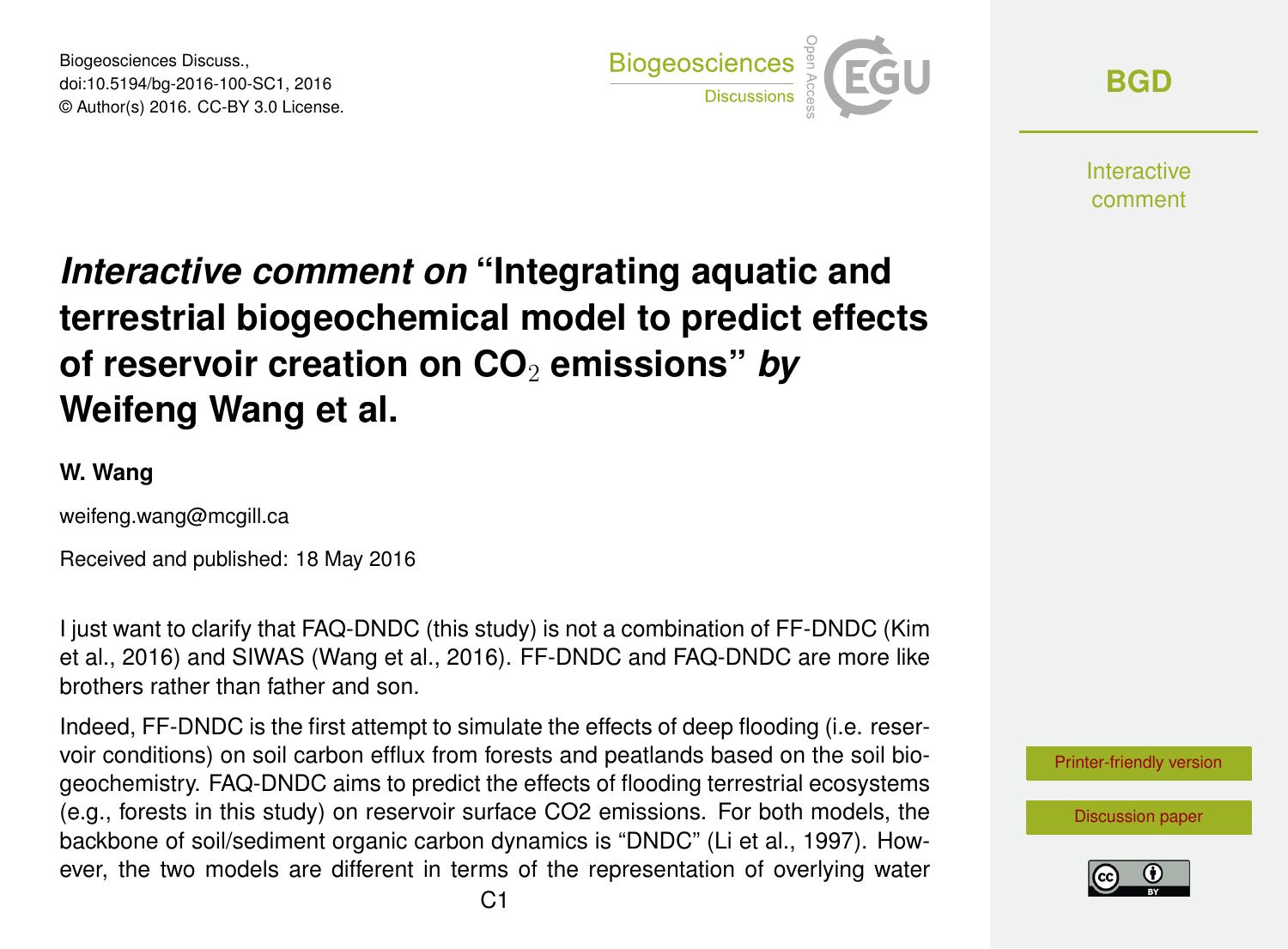column processes due to their different development purposes aforementioned. The FF-DNDC model treats the water column processes using a simple empirical equations and prescribed parameters, such as sedimentation and aquatic primary production rate (0.16 g C m-2 d-1) and the open water period (215 days). These simple functions and prescribed parameters are not used in the FAQ-DNDC model. Instead, to simulate reservoir CO2 emissions, the FAQ-DNDC model includes important physical and biogeochemical processes such as water vertical movement and DOC/DIC/POC dynamics in the water column and gas/mass exchange across air–water and water–sediment interfaces through integrating a lake carbon model (Hanson et al., 2004), a thermal and water stratification model (Wang et al., 2016), and Forest-DNDC (Li et al., 2005, Miehle et al., 2006).

FF-DNDC and FAQ-DNDC are different, although they have similar characters in the sediment organic carbon dynamics. I believe that FF-DNDC should be mentioned in the introduction other than in the model description.

Q: "Is there any improvement with the addition of the water column model?"

A: In this study, the lake carbon model (Hanson et al., 2004) and the thermal and water stratification model (Wang et al., 2016) are integrated to simulate carbon processes in the water column, which is the "future plan" for FF-DNDC to predict reservoir surface CO2 emissions (Kim et al., 2016). Please note that FF-DNDC only includes a simple empirical-based water column module that does not include detailed biogeochemical processes like DOC decomposition in the water column in terms of its purpose. However, in the FAQ-DNDC model, the biogeochemical and physical processes such as DOC, POC, DIC dynamics in the water column, gas exchange across air–water interface, and mass transfer across water–sediment interface are considered (see section 2.1.1).

Q: "Was the Forest-DNDC model modified compared to the version of Kim et al. 2016"

A: There are many differences in modifying Forest-DNDC between FF-DNDC and FAQ-

## **[BGD](http://www.biogeosciences-discuss.net/)**

Interactive comment

[Printer-friendly version](http://www.biogeosciences-discuss.net/bg-2016-100/bg-2016-100-SC1-print.pdf)

[Discussion paper](http://www.biogeosciences-discuss.net/bg-2016-100)